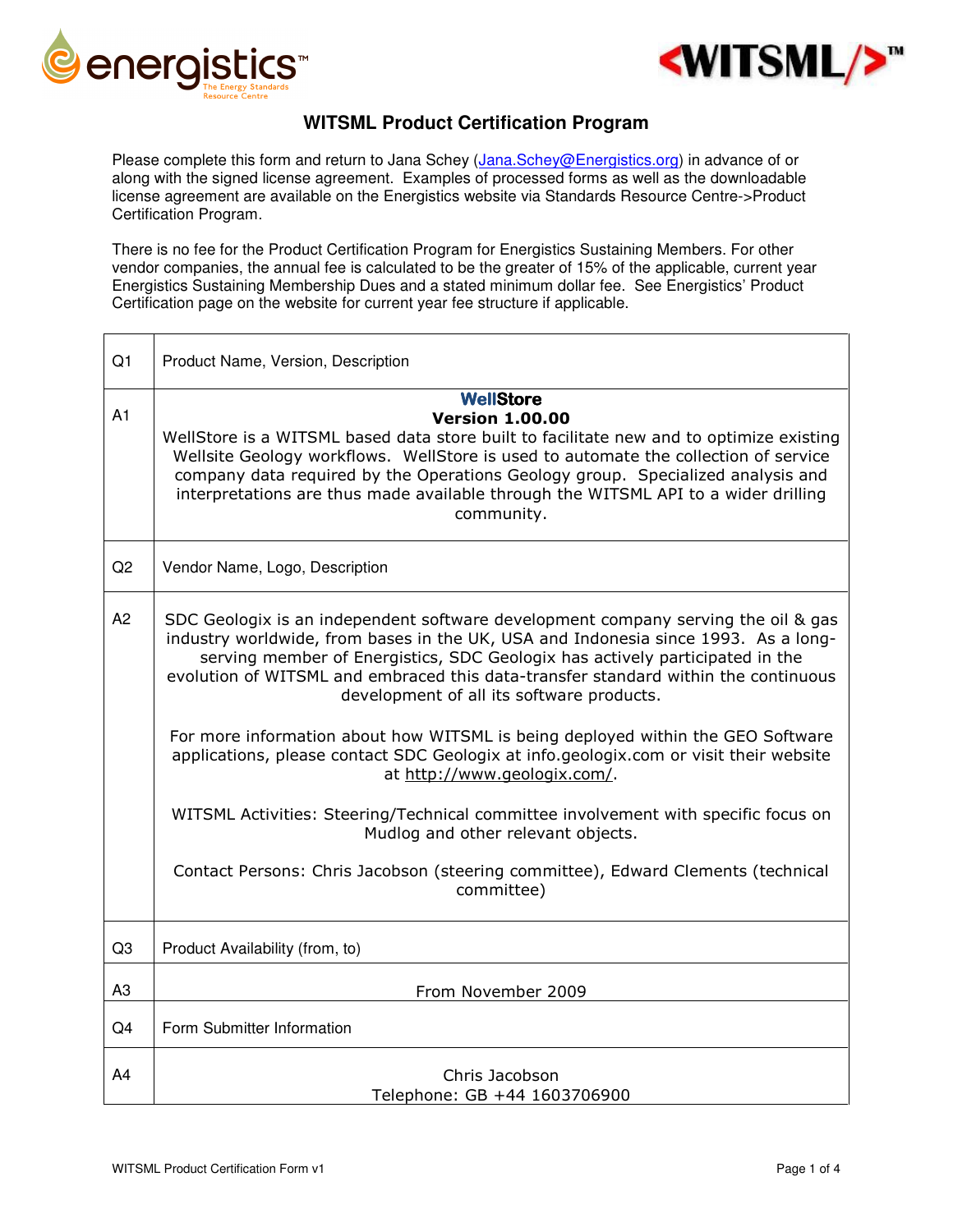|                |                        | Geologix Ltd., Rosebery Court, St. Andrews Business Park, Norwich, NR7 0HS, UK<br>cjacobson@geologix.com                                                                                                                                                                                                                                                                                                                                        |  |
|----------------|------------------------|-------------------------------------------------------------------------------------------------------------------------------------------------------------------------------------------------------------------------------------------------------------------------------------------------------------------------------------------------------------------------------------------------------------------------------------------------|--|
| Q <sub>5</sub> |                        | WITSML Functional Coverage. This is described in light of definitions provided directly on the form<br>of functions of Client products as producers and/or consumers, of Server products as Receiving,<br>Delivering, and/or Managing Servers. Functionality is summarized by checking which of sixteen<br>overall functions are exhibited by the product.                                                                                      |  |
| A <sub>5</sub> | Notes:                 | Check all that apply. Explain limitations and/or special circumstances in the Comments area.                                                                                                                                                                                                                                                                                                                                                    |  |
|                |                        |                                                                                                                                                                                                                                                                                                                                                                                                                                                 |  |
|                | $\bullet$              | Functional coverage is organized according to five kinds of product functionality with<br>respect to the WITSML Standards: two kinds of client functions and three kinds of server<br>functions.                                                                                                                                                                                                                                                |  |
|                | $\bullet$              | A product may exhibit multiple kinds of functionality.                                                                                                                                                                                                                                                                                                                                                                                          |  |
|                | $\bullet$              | The terms client and server are used here exclusively with respect to the WITSML Server<br>API interfaces. Clients issue requests to servers. Servers receive and respond to requests<br>from clients.                                                                                                                                                                                                                                          |  |
|                | $\bullet$              | Behaviors for products that do not use the WITSML Server API are classified in an<br>analogous manner.                                                                                                                                                                                                                                                                                                                                          |  |
|                |                        | The five product classifications of WITSML functional coverage are:                                                                                                                                                                                                                                                                                                                                                                             |  |
|                | <b>Client Products</b> |                                                                                                                                                                                                                                                                                                                                                                                                                                                 |  |
|                |                        | 1. WITSML Producer Client -- a product that generates or otherwise obtains data that is<br>formulated as WITSML object instances and sent to a WITSML Server to be incorporated<br>in that server's data population. Examples of such products include products that pick up<br>real-time data from sensor devices, format it, and send it to a server; and products that<br>extract data from data stores, format it, and send it to a server. |  |
|                |                        | 2. WITSML Consumer Client -- a product that issues requests for data as queries of<br>subscriptions to a WITSML Server and then receives data as query responses or<br>subscription publications. Examples of such products include products that acquire data<br>from a server, possibly reformat it, and delivery it to an application program or viewer<br>utility.                                                                          |  |
|                | 1&2.                   | Products the exhibit combined Producer and Consume Client functions may be<br>application programs that operate directly on a WITSML Server, such as a mudlogging<br>application or a pore pressure analysis application.                                                                                                                                                                                                                       |  |
|                | <b>Server Products</b> |                                                                                                                                                                                                                                                                                                                                                                                                                                                 |  |
|                |                        | 3. WITSML Receiving Server -- a product that performs WITSML Server functions in general<br>and, in particular, acquires data from external sources. Data acquisition may be through<br>WITSML API interfaces or other mechanisms.                                                                                                                                                                                                              |  |
|                |                        | 4. WITSML Delivering Server -- a product that performs WITSML Server functions in general<br>and, in particular, delivers data to external destinations. Data delivery may be through                                                                                                                                                                                                                                                           |  |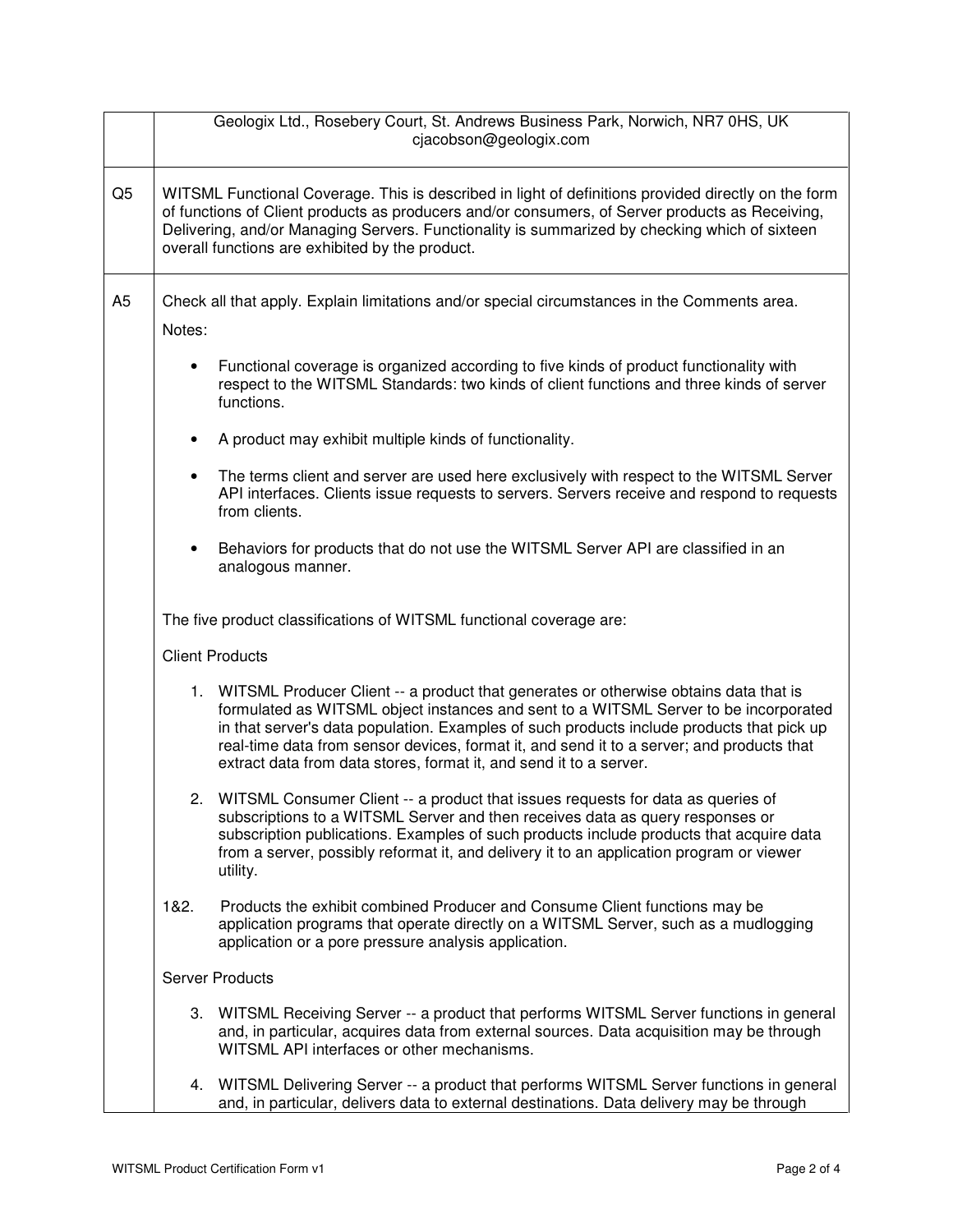|                        | WITSML API interfaces or other mechanisms.                                                                                                                                                                                                                                                  |
|------------------------|---------------------------------------------------------------------------------------------------------------------------------------------------------------------------------------------------------------------------------------------------------------------------------------------|
|                        | 5. WITSML Managing Server -- a product that performs WITSML Server functions in general<br>and, in particular, supports requests from authorized client applications to augment<br>(extend), modify, or delete (part or all) WITSML object instances.                                       |
| 3&4.                   | The general understanding and expectation is that a product characterized as a WITSML<br>Server supports both Receiving and Delivering Server functionality.                                                                                                                                |
|                        | 3&4&5. The addition of Managing Server functionality allows a WITSML Server product to do<br>more than store and forward data, such as supporting data quality management client<br>applications that help ensure the integrity and quality of data content in a Server data<br>population. |
|                        | <b>General Functions</b>                                                                                                                                                                                                                                                                    |
|                        | 6. Virtually all products associated with the WITSML Standards will issue and/or process<br>WITSML Server General Functions to determine the capabilities and version of a server<br>product.                                                                                               |
|                        | 1. WITSML Producer Client A product that (generates and) sends WITSML object instances to a<br>destination process:                                                                                                                                                                         |
| 1a I<br>1 <sub>b</sub> | Sends to a WITSML Server using AddToStore interface<br>Otherwise                                                                                                                                                                                                                            |
|                        | 2. WITSML Consumer Client A product that requests and receives WITSML data from a source<br>process:                                                                                                                                                                                        |
| 2a [<br>2b<br>$2c$ [   | Queries a WITSML Server using GetFromStore interface<br>Subscribes to a WITSML Server using Publish interface<br>Otherwise                                                                                                                                                                  |
|                        | 3. WITSML Receiving Server A product that performs the WITSML Server interfaces and receives<br>data from source processes:                                                                                                                                                                 |
|                        | 3a [X] Receives WITSML object instances via AddToStore interface<br>3b [ ] Otherwise receives WITSML object instances<br>3c [X] Receives non-WITSML form data treated as if it were WITSML<br>object instances or a virtual equivalent                                                      |
|                        | 4. WITSML Delivering Server A product that performs the WITSML Server interfaces and delivers<br>data to destination processes:                                                                                                                                                             |
|                        | 4a [X] Delivers WITSML data in response to queries via GetFromStore<br>interface                                                                                                                                                                                                            |
| 4b [<br>4c [           | ] Publishes WITSML data in response to subscriptions via the Publish interface<br>] Otherwise delivers WITSML data                                                                                                                                                                          |
| 4d [                   | Delivers non-WITSML form data derived from WITSML object<br>instances or a virtual equivalent                                                                                                                                                                                               |
|                        | 5. WITSML Managing Server A product that performs the WITSML Server interfaces and                                                                                                                                                                                                          |